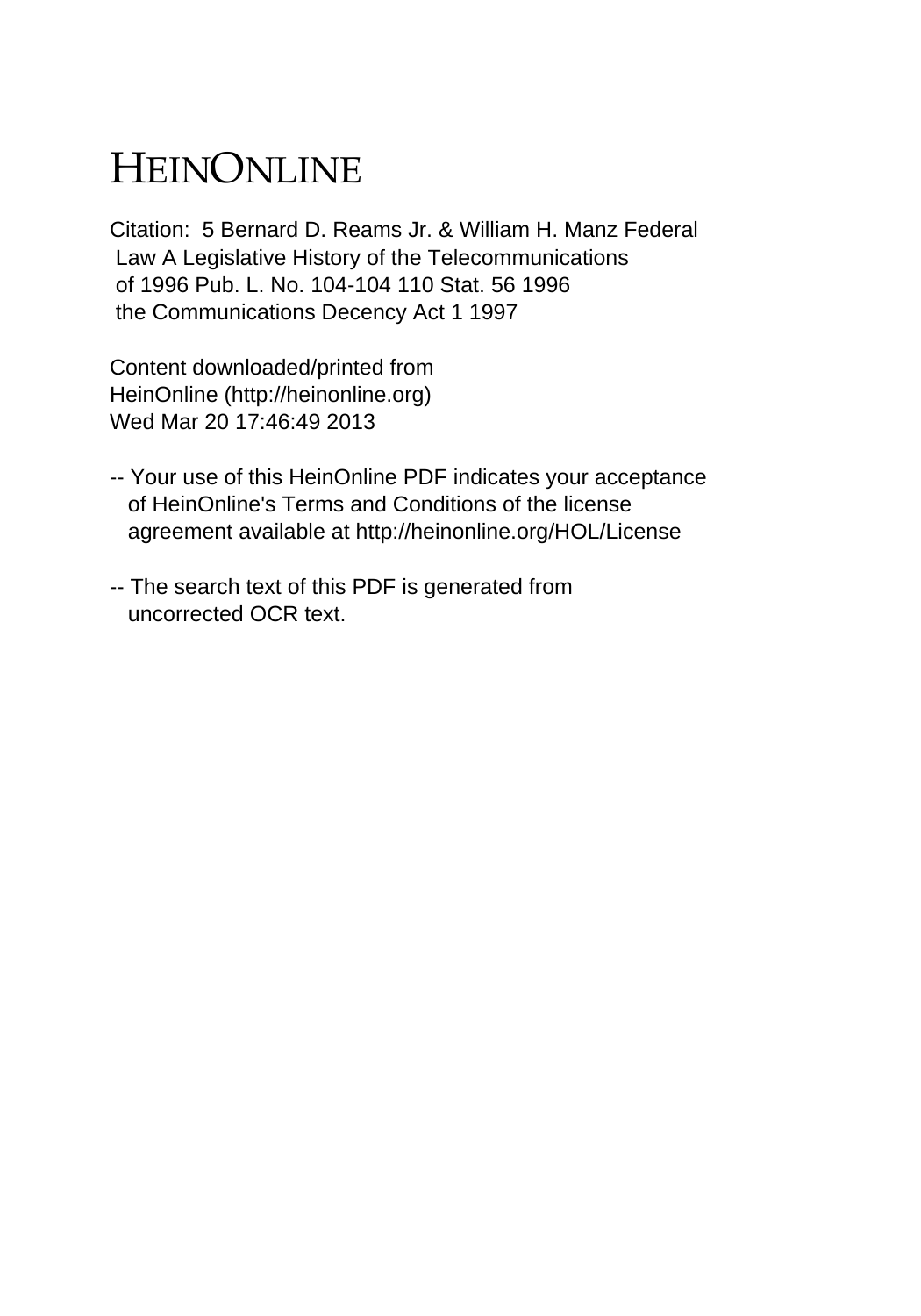1026 CONGRESS **1st SEssion** 

S.173

To permit the Bell Telephone Companies to conduct research on, design, and manufacture telecommunications equipment, and for other purposes.

## IN THE SENATE OF THE UNITED STATES

JANUARY 14 (legislative day, JANUARY 3), 1991

Mr. HOLLINGS (for himself, Mr. DANFORTH, Mr. BREAUX, Mr. STEVENS, Mr. BURNS, Mr. ADAMS, and Mr. COCHRAN) introduced the following bill; which was read twice and referred to the Committee on Commerce, Science, and Transportation

## A BILL

- To permit the Bell Telephone Companies to conduct research on, design, and manufacture telecommunications equipment, and for other purposes.
	- $\mathbf{1}$ Be it enacted by the Scnate and House of Representa-
	- $\overline{2}$ tives of the United States of America in Congress assembled,
	- 3 **SECTION 1. SHORT TITLE.**
	- $\overline{\mathbf{4}}$ This Act may be cited as the "Telecommunications 5 Equipment Research and Manufacturing Competition Act of  $1991$ ". 6
	- SEC. 2. FINDINGS. 7
	- 8 The Congress finds that the continued economic growth and the international competitiveness of American industry 9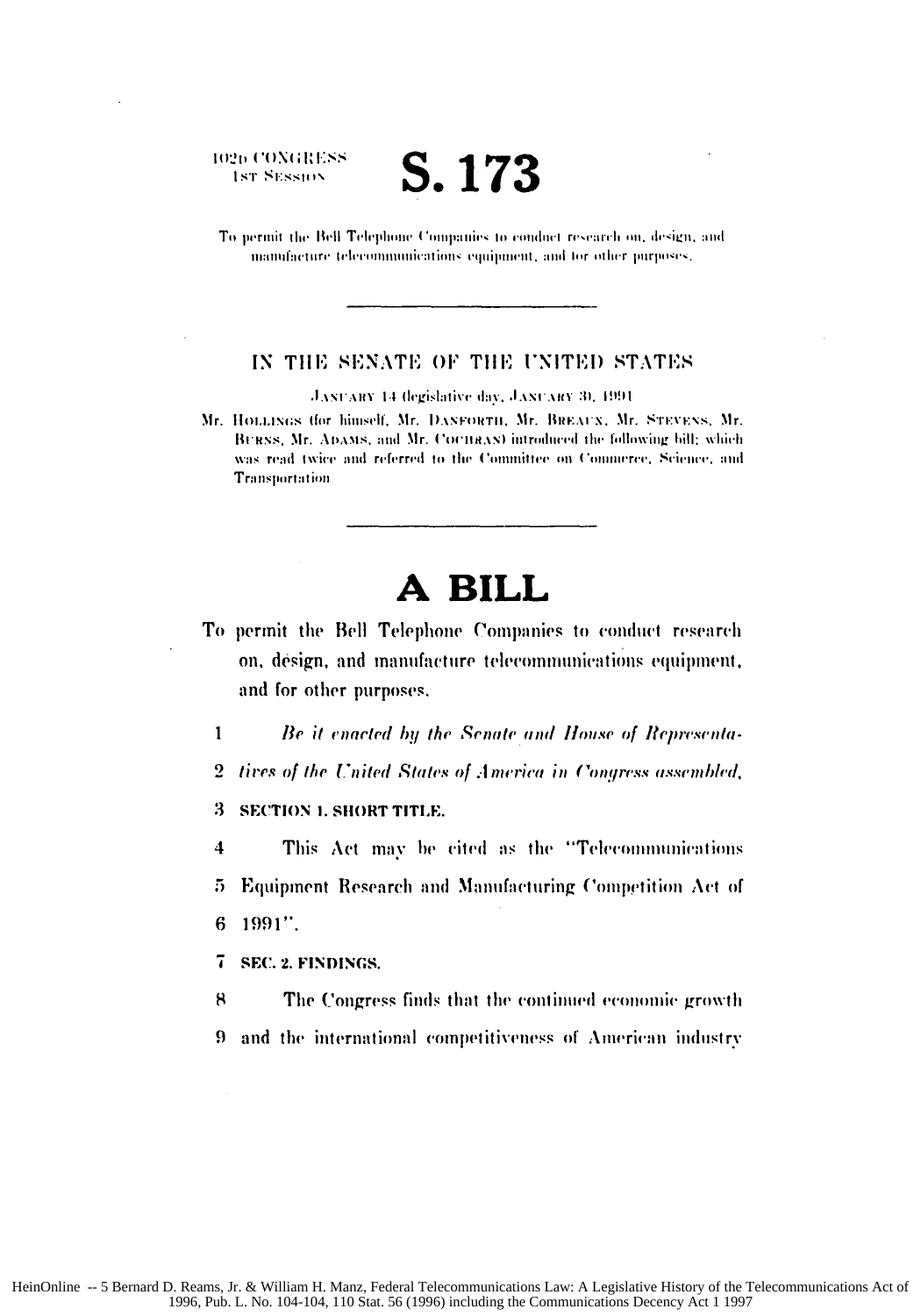**I** would he assisted **by** permitting the **Bell** Telephone (Cimpa-2 nies, through their affiliates, to manufacture (including **:3** design, development, and fabrication) telecommunicationis 4 equipment and customer premises equipment. and **to** engage **5** in research with respect to such equipment.

**6 SEC. 3. AMENDMENTS TO THE COMMUNICATIONS ACT OF 1931.** 

**7 Title II of the Communications Act of 1934 (47 U.S.C.** 8 201 et seq.) is amended **by** adding at the end the following **9** new section:

10 **"REGULATION OF MANUFACTURING BY BELL TELEPHONE 11 COMPANIES** 

12 **"SEC.** 227. (a) Subject to the requirements of this see-13 tion and the regulations prescribed thereunder, a **Bell** Tele-14 phone Company, through an affiliate of that Company, not-15 withstanding **any** restriction or obligation imposed before the **16** date of enactment of this section ,ursuant to the Modification 17 of Final Judgment on the lines of business in which a Bell 18 Telephone Company may engage, may manufacture and pro-**19** vide telecommunications equipment and manufacture custom-20 er premises equipment, except that neither a Bell Telephone 21 Company nor any of its affiliates may engage in such manu-22 facturing in conjunction with a Bell Telephone Company not **23** so affiliated or **any** of its affiliates.

24 **"N() Any** manufacturing or provision aithorized under **25** subsection (a) shall he conducted only through an affiliate

 $\overline{2}$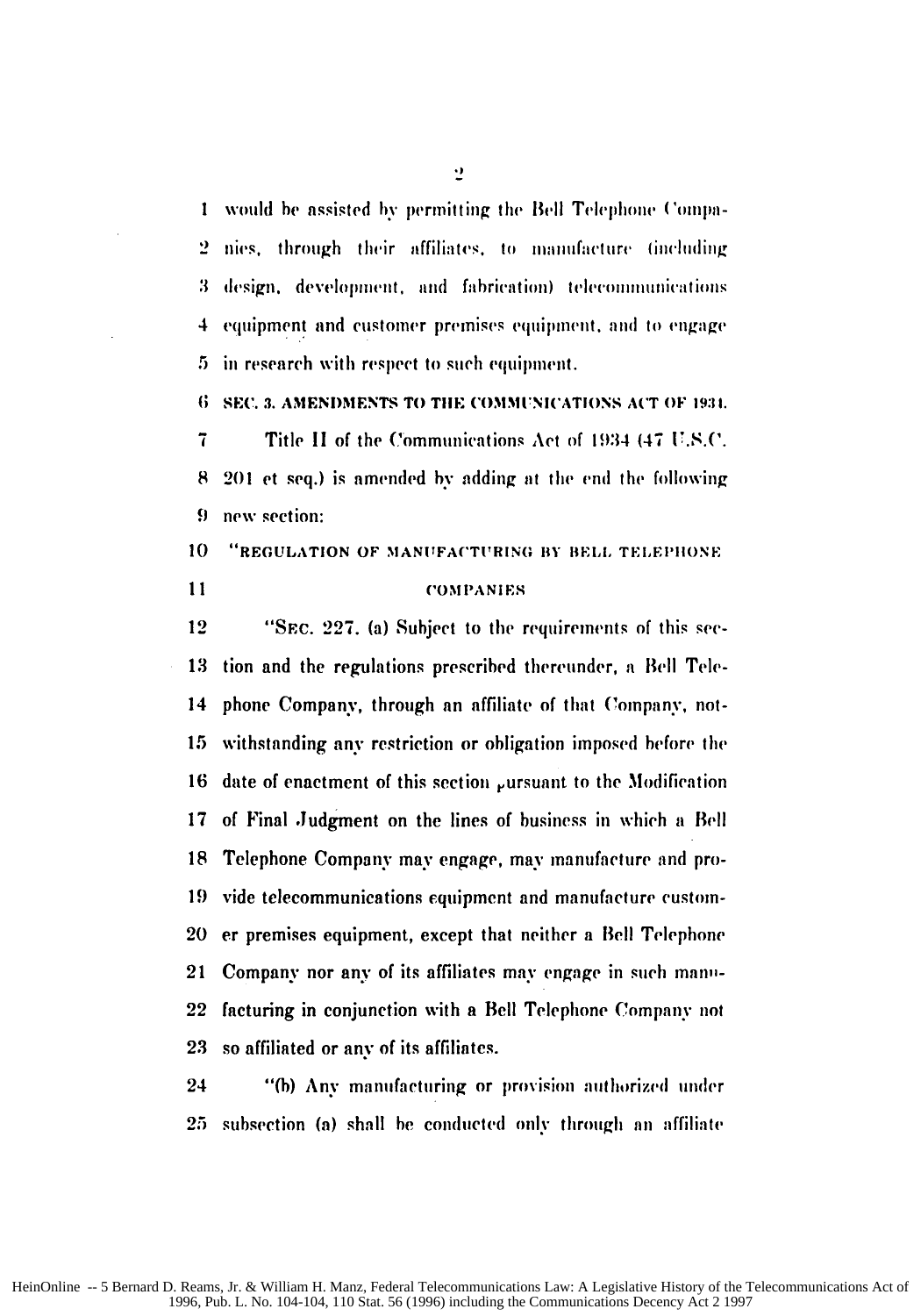$\mathbf{1}$ thereafter in this section referred to as a 'manufacturing affili- $\overline{2}$ ate') that is separate from any Bell Telephone Company.

"(c) The Commission shall prescribe regulations to  $\mathbf{3}$  $\overline{\mathbf{4}}$ ensure that-

 $\ddot{\mathbf{5}}$ "(1) such manufacturing affiliate shall maintain 6 books, records, and accounts separate from its affiliated  $\overline{1}$ Bell Telephone Company which identify all transacя tions between the manufacturing affiliate and its affili-9 ated Bell Telephone Company and, even if such manu- $10$ facturing affiliate is not a publicly held corporation,  $11$ prepare financial statements which are in compliance 12 with Federal financial reporting requirements for pub- $13$ licly held corporations, file such statements with the  $14$ Commission, and make such statements available for 15 public inspection;

16 "(2) consistent with the provisions of this section,  $17$ neither a Bell Telephone Company nor any of its non-18 manufacturing affiliates shall perform sales, advertising,  $19$ installation, production, or maintenance operations for  $20$ a manufacturing affiliate; except that institutional ad- $21$ vertising, of a type not related to specific telecommuni-양양 cations equipment, carried out by the Bell Telephone Company or its affiliates shall be permitted if each 23 party pays its pro rata share;  $24$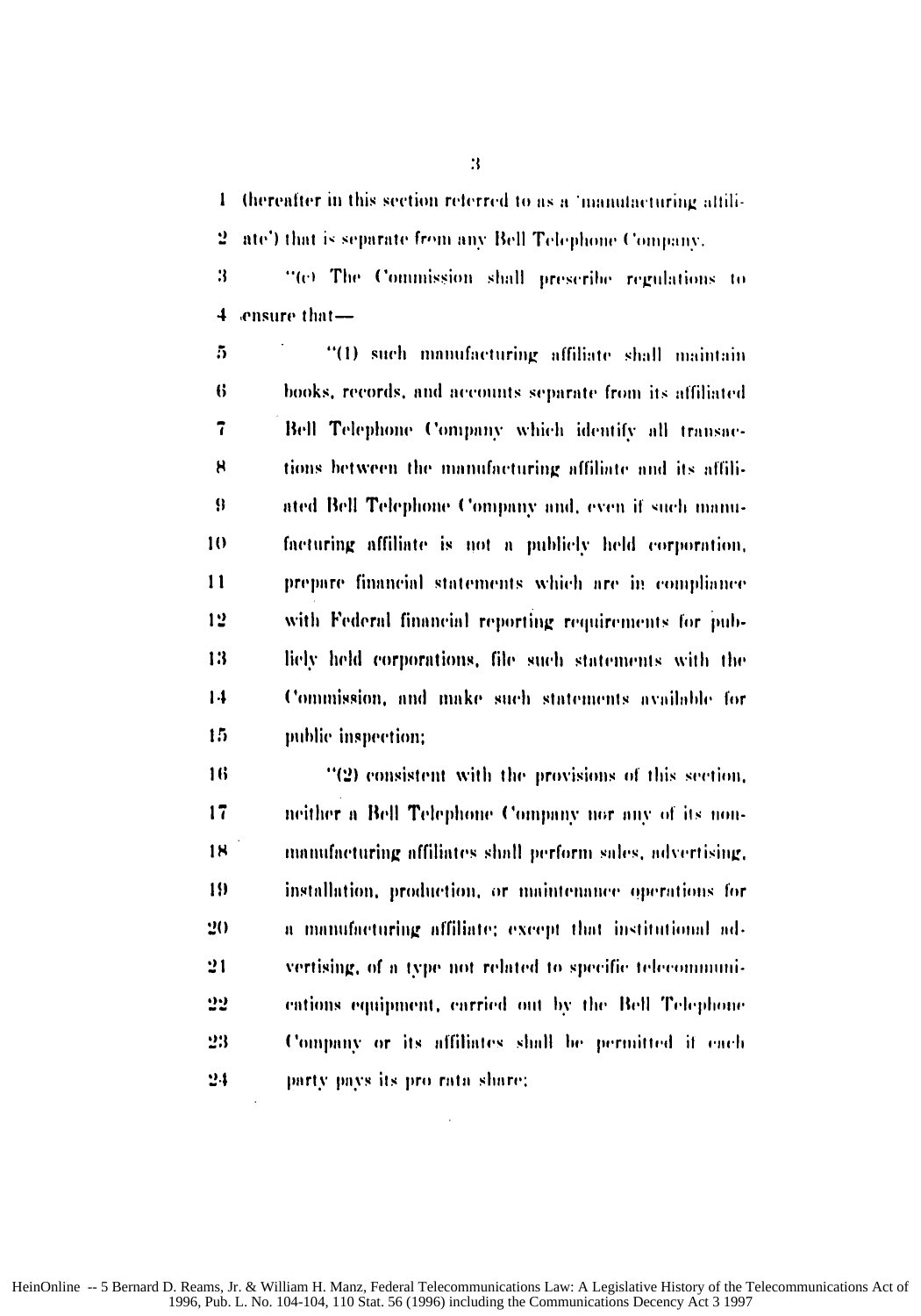| $\mathbf{I}$            | "(3)(A) such manufacturing affiliate shall conduct      |
|-------------------------|---------------------------------------------------------|
| $\ddot{ }$              | all of its manufacturing within the United States and,  |
| 3                       | except as otherwise provided in this paragraph, all     |
| $\overline{4}$          | component parts of customer premises equipment man-     |
| $\boldsymbol{5}$        | ufactured by such affiliate, and all component parts of |
| 6                       | telecommunications equipment manufactured by such       |
| $\overline{\mathbf{r}}$ | affiliate, shall have been manufactured within the      |
| 8                       | <b>United States:</b>                                   |
| $\boldsymbol{\Omega}$   | "(B) such affiliate may use component parts man-        |
| 10                      | ufactured outside the United States if-                 |
| 11                      | "(i) such affiliate first makes a good faith            |
| 12                      | effort to obtain equivalent component parts manu-       |
| 13                      | factured within the United States at reasonable         |
| 14                      | prices, terms, and conditions; and                      |
| 15                      | "(ii) for the aggregate of telecommunications           |
| 16                      | equipment and customer premises equipment man-          |
| 17                      | ufactured and sold in the United States by such         |
| 18                      | affiliate in any calendar year, the cost of the com-    |
| 19                      | ponents manufactured outside the United States          |
| 20                      | contained in the equipment does not exceed 40           |
| 21                      | percent of the sales revenue derived from such          |
| 22                      | equipment;                                              |
| 23                      | "(C) any such affiliate that uses component parts       |
| $^{94}$                 | manufactured outside the United States in the manu-     |

 $\cdot \mathbf{I}$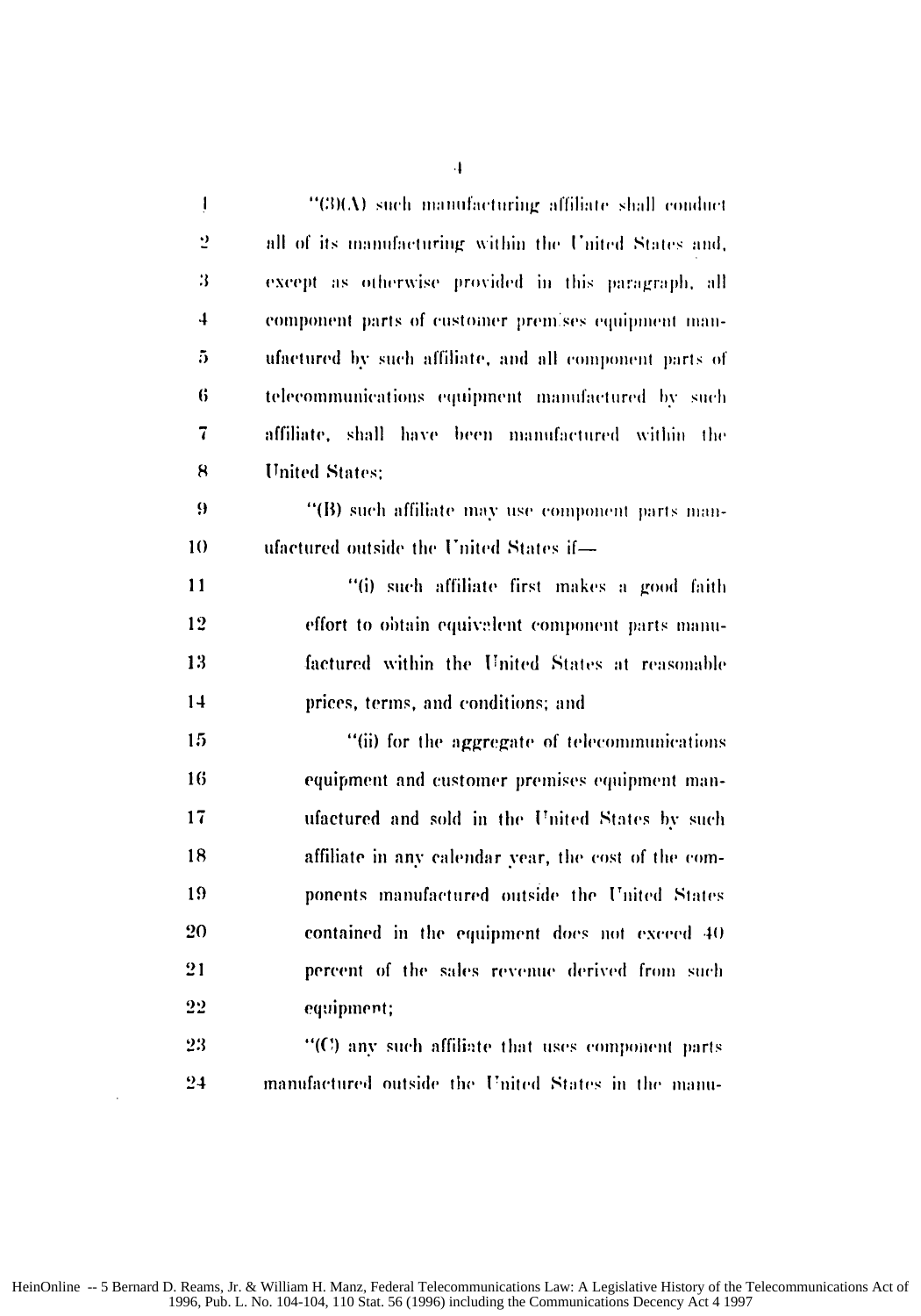**1 facture of telecommunications equipment and customer**  $2$  premises equipment within the United States shall— 3 "(i) eertify to the ('ommission that a gooid 4 faith effort w:is made to obtain equivalent part., 5 manufactured within the United States at reason-**6** able prices, terms, and conditions, which certifica-**7** tion shall he filed on a quarterly basis with the 8 Commission and list component parts, **ly** type. 9 manufactured outside the United States; and 10 "(ii) certify to the Commission on an amnual 11 basis that for the aggregate of telecommunirations 12 equipment and customer premises equipment man-**13** ufactured and sold in the United States by such 14 Iffiliate in the previous calendar year, the cost of 15 the components manufactured **out** side tie Uniteod **16** States contained in such equipment did not exceed 17 the percentage specified in subparagraph (B)(ii) or

 "(D)(i) if the Commission determines, after re-20 viewing the certification required in subparagraph (C)(i), that such affiliate failed to make the good faith effort required in subparagraph (B)(i) or, after review- ing the certification required in subparagraph (C)(ii). that such affiliate has exceeded the percentage speci-25 fied in subparagraph (B)(ii), the Commission may

18 **adjusted in accordance with subparagraph (G)**;

5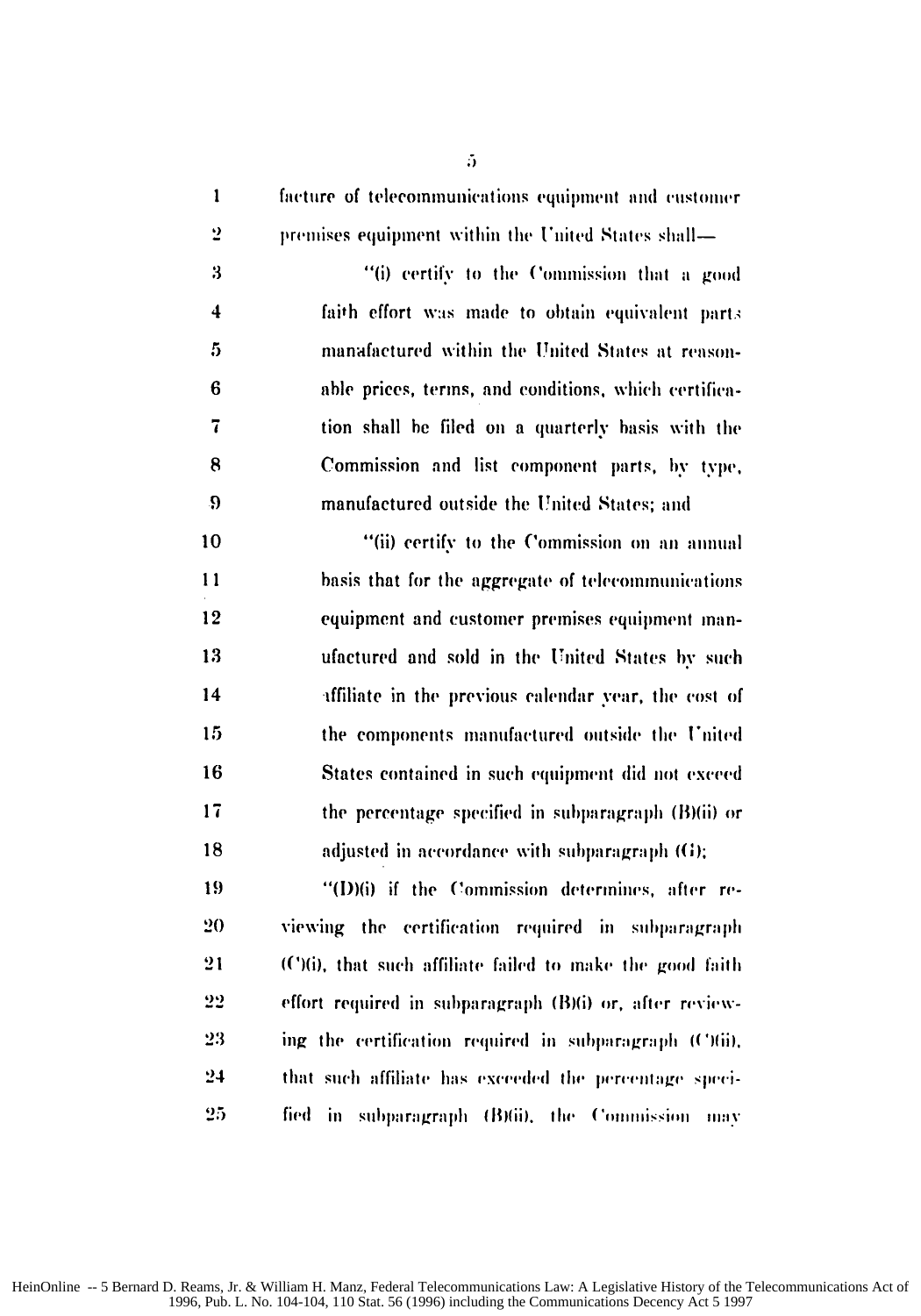$\mathbf{I}$ impose penalties or forfeitures as provided for in title V  $\mathbf{B}$ of this Act:

 $\ddot{\phantom{a}}$ "(ii) any supplier claiming to be damaged because a manufacturing affiliate failed to make the good faith  $\overline{1}$ 5 effort required in subparagraph (B)(i) may make com-6 plaint to the Commission as provided for in section 208 of this Act, or may bring suit for the recovery of actual  $\overline{1}$  $\overline{\mathbf{R}}$ damages for which such supplier claims such affiliate 9 may be liable under the provisions of this Act in any  $10$ district court of the United States of competent juris- $11$ diction;

 $12$ "(E) the Commission, in consultation with the  $1:3$ Secretary of Commerce, shall, on an annual basis, de- $14$ termine the cost of component parts manufactured out-15 side the United States contained in all telecommunica-16 tions equipment and customer premises equipment sold  $17$ in the United States as a percentage of the revenues  $18$ from sates of such equipment in the previous calendar 19 vear;

"(F) a manufacturing affiliate may use intellectual 20 property created outside the United States in the man-21 99 ufacture of telecommunications equipment and customer premises equipment in the United States; 93 "(G) the Commission may not waive or alter the  $24$ 

requirements of this subsection, except that the Com-25

 $\mathbf{G}$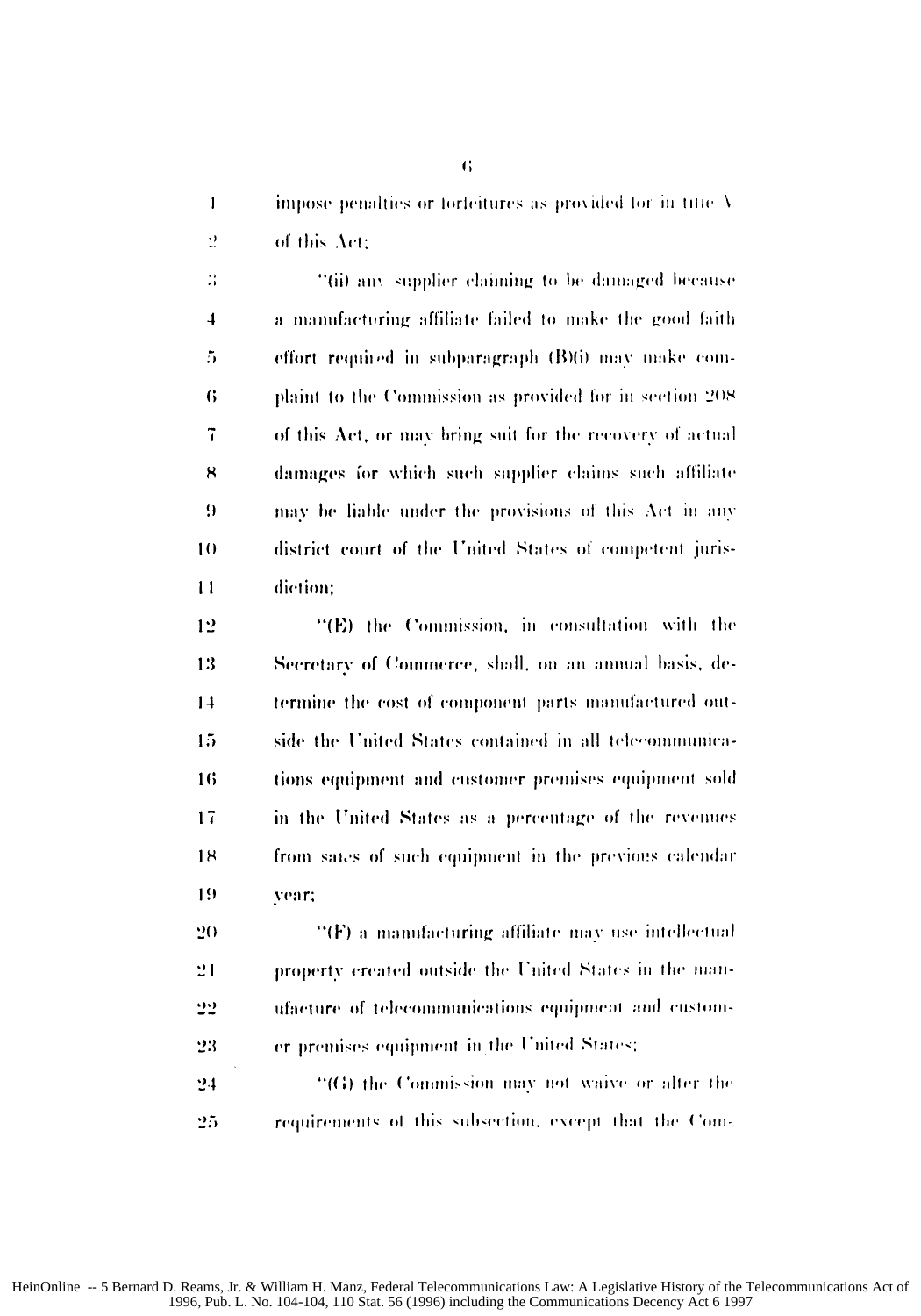**1** 1ission, on **an annual** basis, shall adjust the pt'rvltage 2 specified in subparagraph (B)(ii) to the percentage de-**3** ermined **by** the ('oonission, **in** consultation with ithe 4 Secretary of Commerce, as directed in suhparagraph **5** (E):

"(4) no more than 9() per centurn of the equity of 7 such manufacturing affiliate shall **he** owned **bY** its affili-ated Bell Telephone Company and any affiliates of that **Bell Telephone Company;** 

**10** "(5) any debt incurred **by** such manifi, turing af-11 **filiate may not be issued by its affiliates, and such** 12 manufacturing affiliate shall **he** prohibited from incur-13 ring debt in a manner that would permit a creditor, on 14 default, to have recourse to **tie** assets of its affiliated 15 Bell Telephone Company's telecommunications services **16** business;

17 "(6) such manufacturing affiliate shall not he re-18 quired to operate separately from the other affiliates of 19 its affiliated Bell Telephone (ompamy;

20 "(7) if an affiliate of a Bell Telephone Company 21 becomes affiliated with a manufacturing entity, such af-22 **filiate shall be treated as a manufacturing affiliate of** 23 that Bell Telephone Company within the meaning of 24 subsection (b) and shall comply with the requirements 25 of this section; and

**7**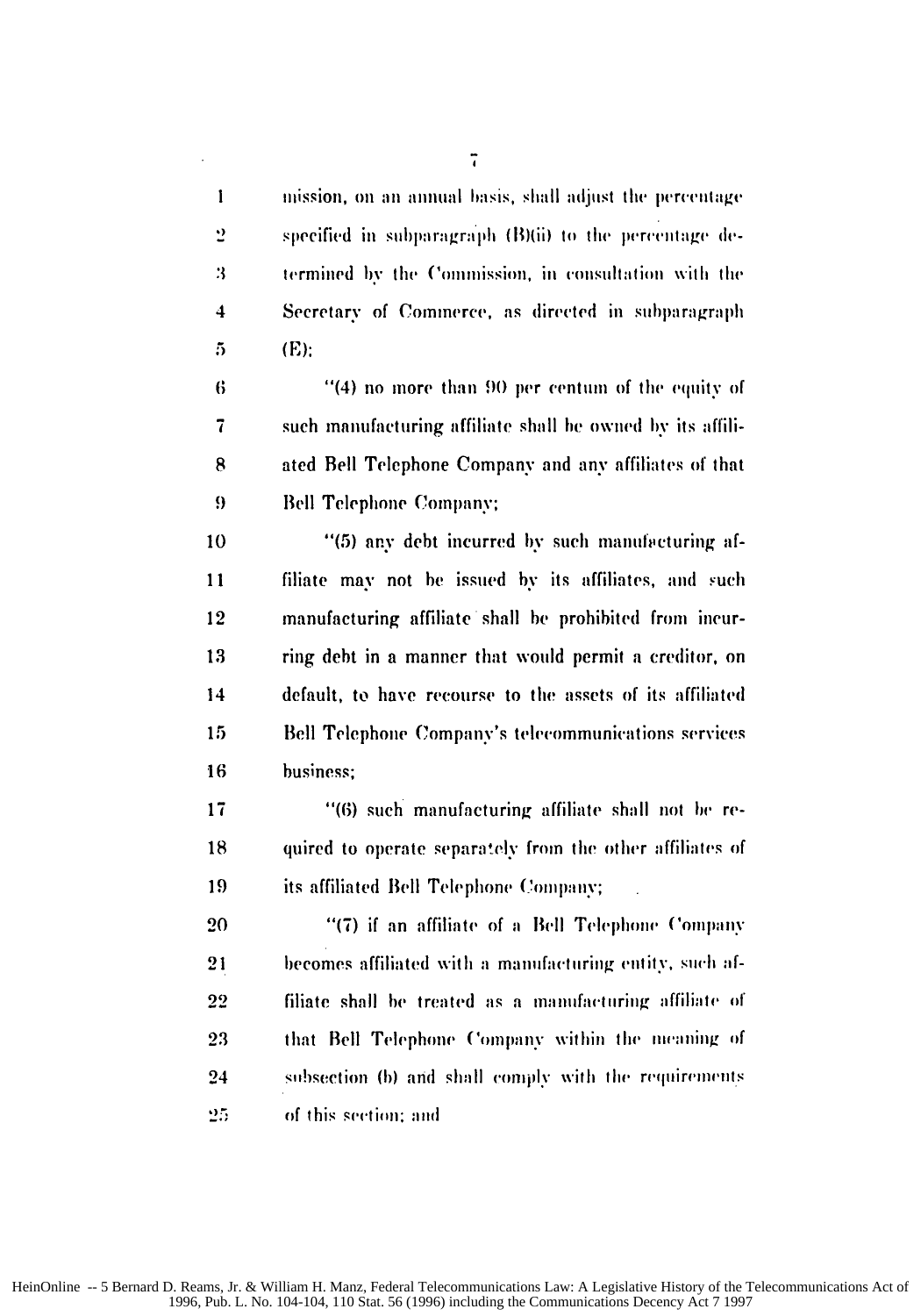| 1                       | "(8) such manufacturing attiliate shall make avail-          |
|-------------------------|--------------------------------------------------------------|
| $\ddot{ }$              | able, without discrimination or self-preference as to        |
| 3                       | price, delivery, terms, or conditions, to all local tele-    |
| $\ddot{\mathbf{I}}$     | phone exchange carriers, for use with the public tele-       |
| $\ddot{\rm{5}}$         | communications network, any telecommunications               |
| 6                       | equipment manufactured by such affiliate so long as          |
| $\overline{\mathbf{I}}$ | each such purchasing carrier—                                |
| $\mu$                   | "(A) does not either manufacture telecom-                    |
| 9                       | munications equipment, or have a manufacturing               |
| 10                      | affiliate which manufactures telecommunications              |
| 11                      | equipment, or                                                |
| 12                      | "(B) agrees to make available, to the Bell                   |
| 13                      | Telephone Company affiliated with such manufac-              |
| 14                      | turing affiliate or any of the other affiliates of           |
| 15                      | such company, any telecommunications equipment               |
| 16                      | manufactured by such purchasing carrier or by                |
| 17                      | any entity or organization with which such carrier           |
| 18                      | is affiliated.                                               |
| 19                      | "(d)(1) The Commission shall prescribe regulations to        |
| 20                      | require that each Bell Telephone Company shall maintain      |
| 21                      | and file with the Commission full and complete information   |
| $22^{\circ}$            | with respect to the protocols and technical requirements for |

HeinOnline -- 5 Bernard D. Reams, Jr. & William H. Manz, Federal Telecommunications Law: A Legislative History of the Telecommunications Act of 1996, Pub. L. No. 104-104, 110 Stat. 56 (1996) including the Communications De

connection with and use of its telephone exchange service

facilities. Such regulations shall require each such company

25 to report promptly to the Commission any material changes

 $\mathbf{R}$ 

 $\mathcal{L}$ 

23

 $24$ 

 $\hat{\mathcal{A}}$ 

 $\sim$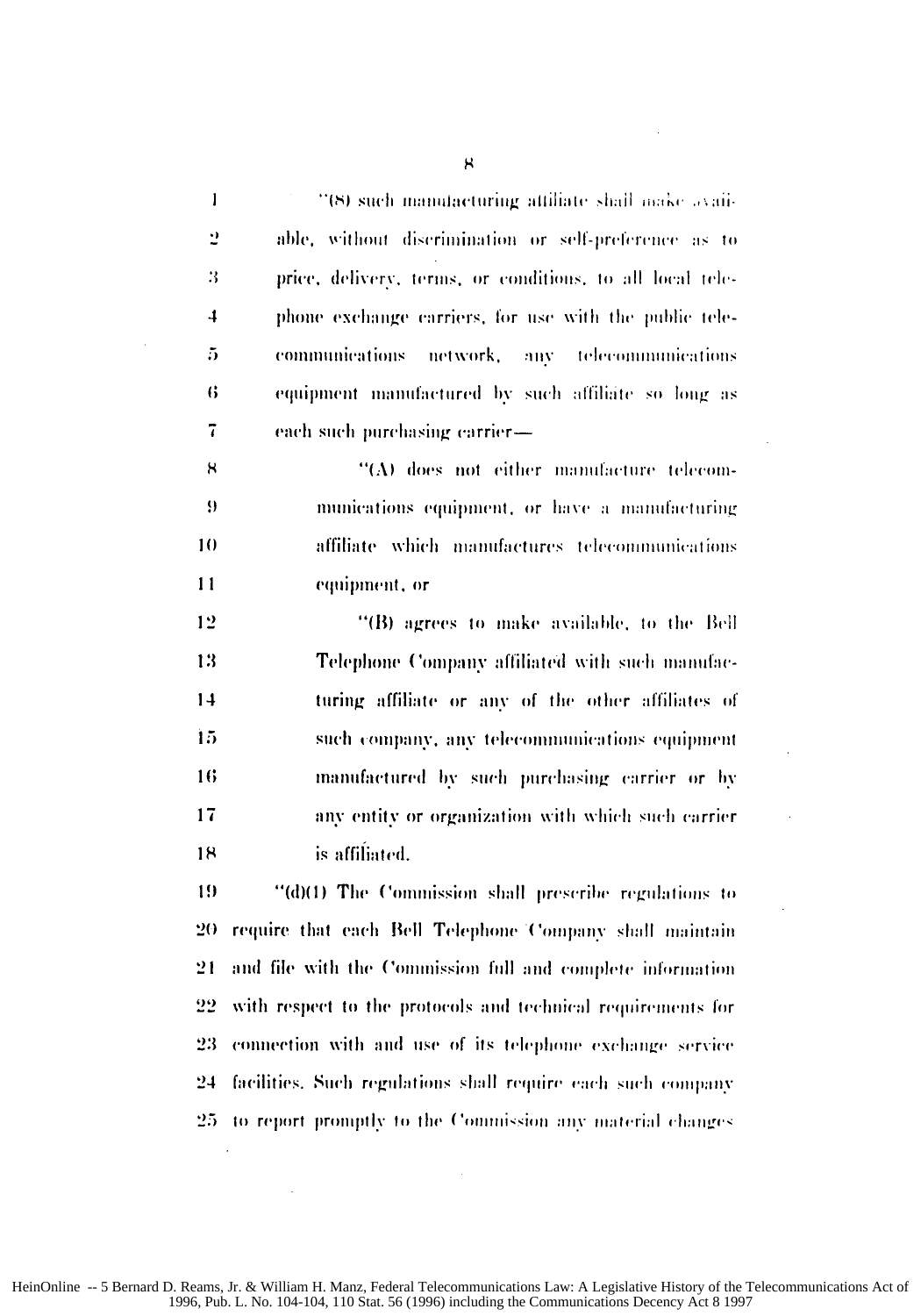or planned changes to such protocols and requirements, and  $\mathbf{1}$ 2 the schedule for implementation of such changes or planned 3 changes.

"(2) A Bell Telephone Company shall not disclose to 4 5 any of its affiliates any information required to be filed under paragraph (1) unless that information is immediately so filed. 6  $\overline{7}$ "(3) When two or more carriers are providing regulated 8 telephone exchange service in the same area of interest, each 9 such carrier shall provide to other such carriers timely information on the deployment of telecommunications equipment. 10

"(4) The Commission may prescribe such additional reg-11 ulations under this subsection as may be necessary to ensure 12 that manufacturers in competition with a Bell Telephone 13 Company's manufacturing affiliate have ready and equal 14 15 access to the information required for such competition that 16 such company makes available to its manufacturing affiliate.  $17$ "(e) The Commission shall prescribe regulations requiring that any Bell Telephone Company which has an affiliate 18 19 that engages in any manufacturing authorized by subsection  $20$  $(a)$  shall—

 $\overline{21}$ "(1) provide, to other manufacturers of telecom-22 munications equipment and customer premises equip--23 ment, opportunities to sell such equipment to such Bell  $24$ Telephone Company which are comparable to the op-

9

 $\epsilon$  ,  $\epsilon$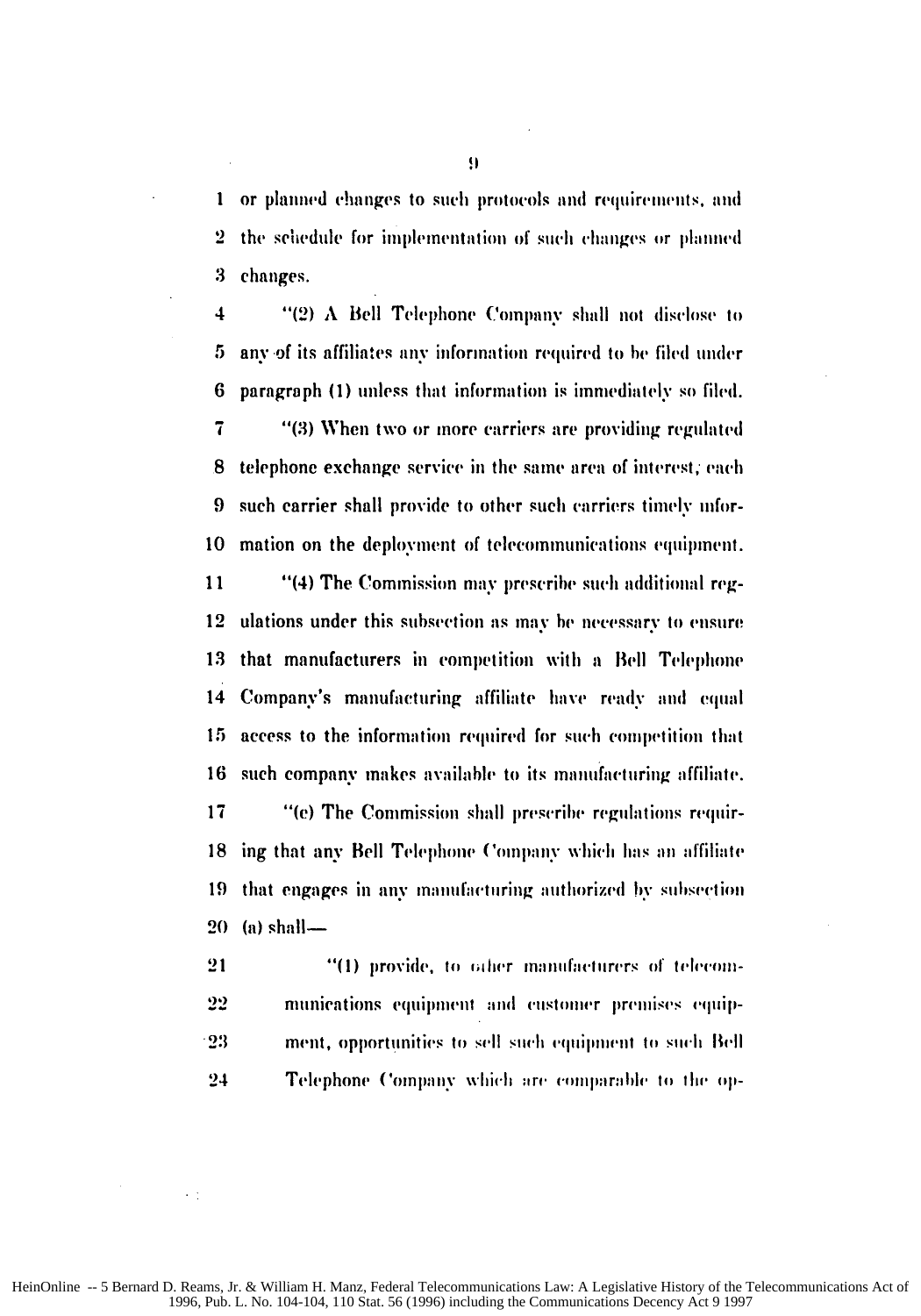portunities which such Company provides to its anii- $\mathbf{I}$  $\ddot{ }$ ates:

3 "(2) not subsidize its manufacturing affiliate with  $\overline{4}$ revenues from its regulated telecommunications serv-5 ices: and

6 "(3) only purchase equipment from its manufac-7 turing affiliate at the open market price.

 $\bf{8}$ "(f)  $\Lambda$  Bell Telephone Company and its affiliates may engage in close collaboration with any manufacturer of cus-9  $10<sup>2</sup>$ tomer premises equipment or telecommunications equipment  $11$ during the design and development of hardware, software, or  $12$ combinations thereof relating to such equipment.

 $13$ "(g) The Commission may prescribe such additional rules and regulations as the Commission determines neces- $14$  $15$ sary to carry out the provisions of this section.

16 "(h) For the purposes of administering and enforcing the provisions of this section and the regulations prescribed  $17$  $18$ thereunder, the Commission shall have the same authority, power, and functions with respect to any Bell Telephone 19  $20$ Company as the Commission has in administering and enforc- $21$ ing the provisions of this title with respect to any common  $22$ carrier subject to this Act.

23 "6) The authority of the Commission to prescribe regu- $24$ lations to carry out this section is effective on the date of enactment of this section. The Commission shall prescribe 25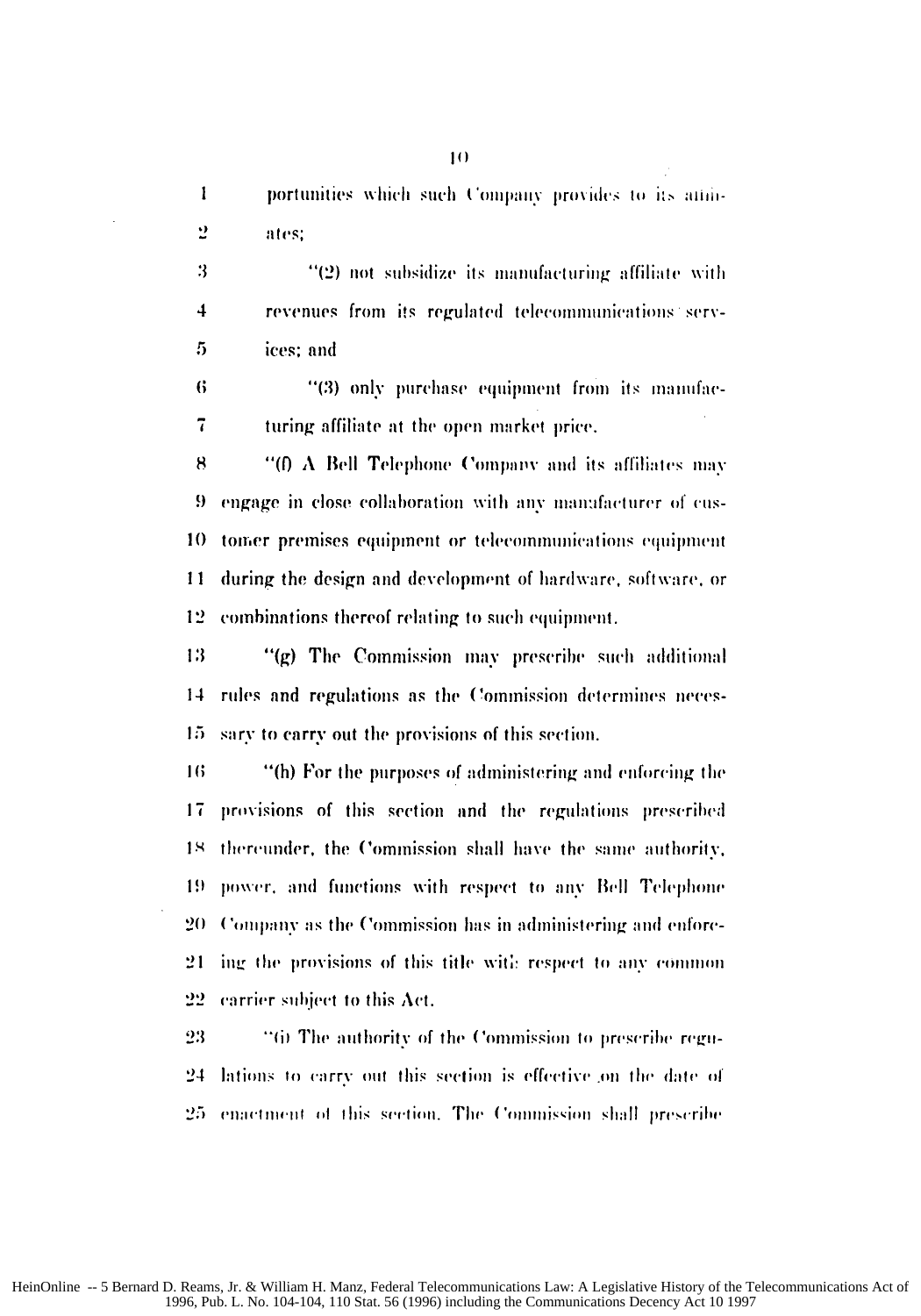such regulations within one hundred and eighty days after 1 such date of enactment, and the authority to engage in the  $\dot{2}$ manufacturing authorized in subsection (a) shall not take  $\mathbf{3}$  $\overline{4}$ effect until regulations prescribed by the Commission under subsections (c), (d), and (e) are in effect. 5

6 "(i) Nothing in this section shall prohibit any Bell Tele- $\overline{\mathbf{r}}$ phone Company from engaging, directly or through any affiliate, in any manufacturing activity in which any Company or 8 9 affiliate was authorized to engage on the date of enactment of this section. 10

 $11$ "(k) As used in this section:

"(1) The term 'affiliate' means any organization 12 13 or entity that, directly or indirectly, owns or controls,  $14$ is owned or controlled by, or is under common owner- $15$ ship with a Bell Telephone Company. Such term in-16 cludes any organization or entity  $(A)$  in which a Bell  $17$ Telephone Company and any of its affiliates have an 18 equity interest of greater than 10 percent, or a man-19 agement interest of greater than 10 percent, or (B) in  $20$ which a Bell Telephone Company and any of its affili- $21$ ates have any other significant financial interest.

22 "(2) The term 'Bell Telephone Company' means 23 those companies listed in appendix  $\Lambda$  of the Modifica- $24$ tion of Final Judgment, and includes any successor or

 $\overline{11}$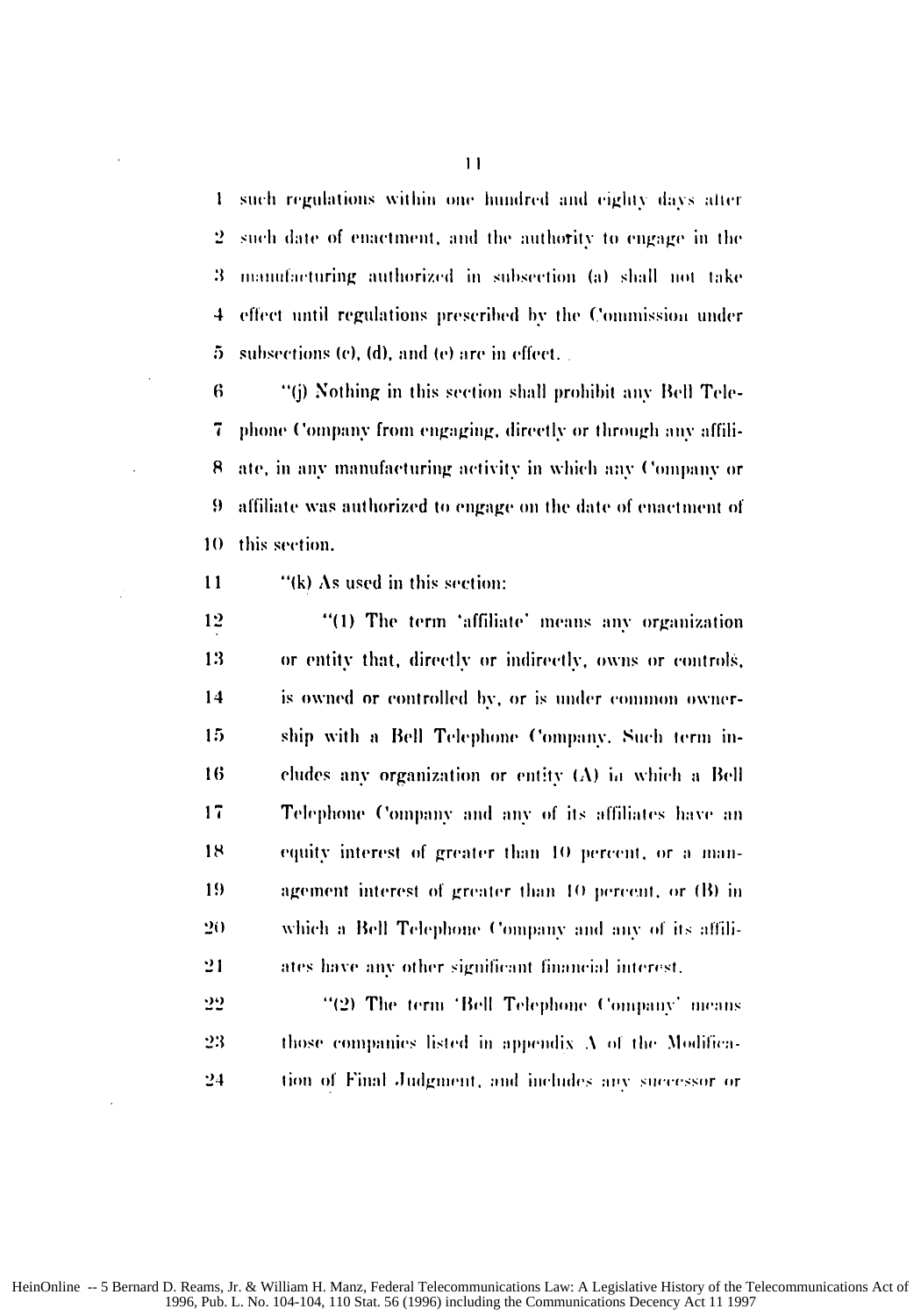|   | assign of any such company, but does not include any |
|---|------------------------------------------------------|
| 2 | affiliate of any such company.                       |

3 "(3) The term 'customer premises equipment'  $\overline{\mathbf{4}}$ means equipment employed on the premises of a 5 person (other than a carrier) to originate, route, or ter-6 minate telecommunications.

 $\overline{1}$ "(4) The term 'manufacturing' has the same  $\mathbf{8}$ meaning as such term has in the Modification of Final 9 Judgment as interpreted in United States v. Western  $10$ Electric, Civil Action No. 82-0192 (United States Dis- $11$ trict Court, District of Columbia) (filed December 3,  $12$ 1987).

"(5) The term 'Modification of Final Judgment' 13  $14$ means the decree entered August 24, 1982, in United  $15$ States v. Western Electric, Civil Action Nr. 82-0192 16 (United States District Court, District of Columbia).

 $17$ "(6) The term 'telecommunications' means the 18 transmission, between or among points specified by the 19 user, of information of the user's choosing, without  $20$ change in the form or content of the information as  $21$ sent and received, by means of an electromagnetic 99 transmission medium, including all instrumentalities, 23 facilities, apparatus, and services (including the collection, storage, forwarding, switching, and delivery of 24  $25$ such information) essential to such transmission.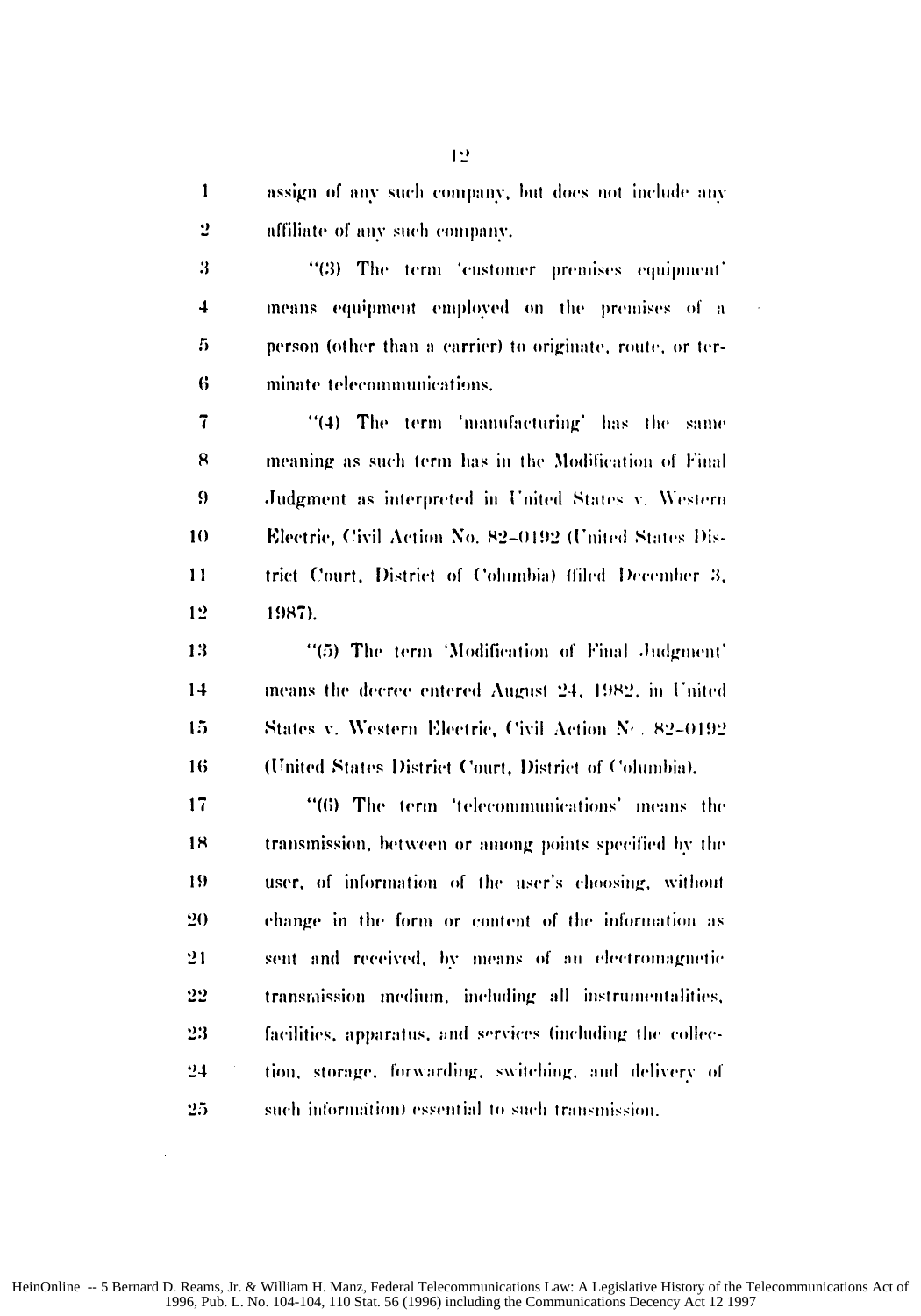"(7) The term 'telecommunications equipment'  $\mathbf{1}$  $\overline{2}$ means equipment, other than customer premises equip-3 ment, used by a carrier to provide telecommunications services.  $\overline{4}$ "(8) The term 'telecommunications service' means  $\ddot{\rm o}$ 

the offering for hire of telecommunications facilities, or  $\boldsymbol{6}$  $\overline{\mathbf{r}}$ of telecommunications by means of such facilities.".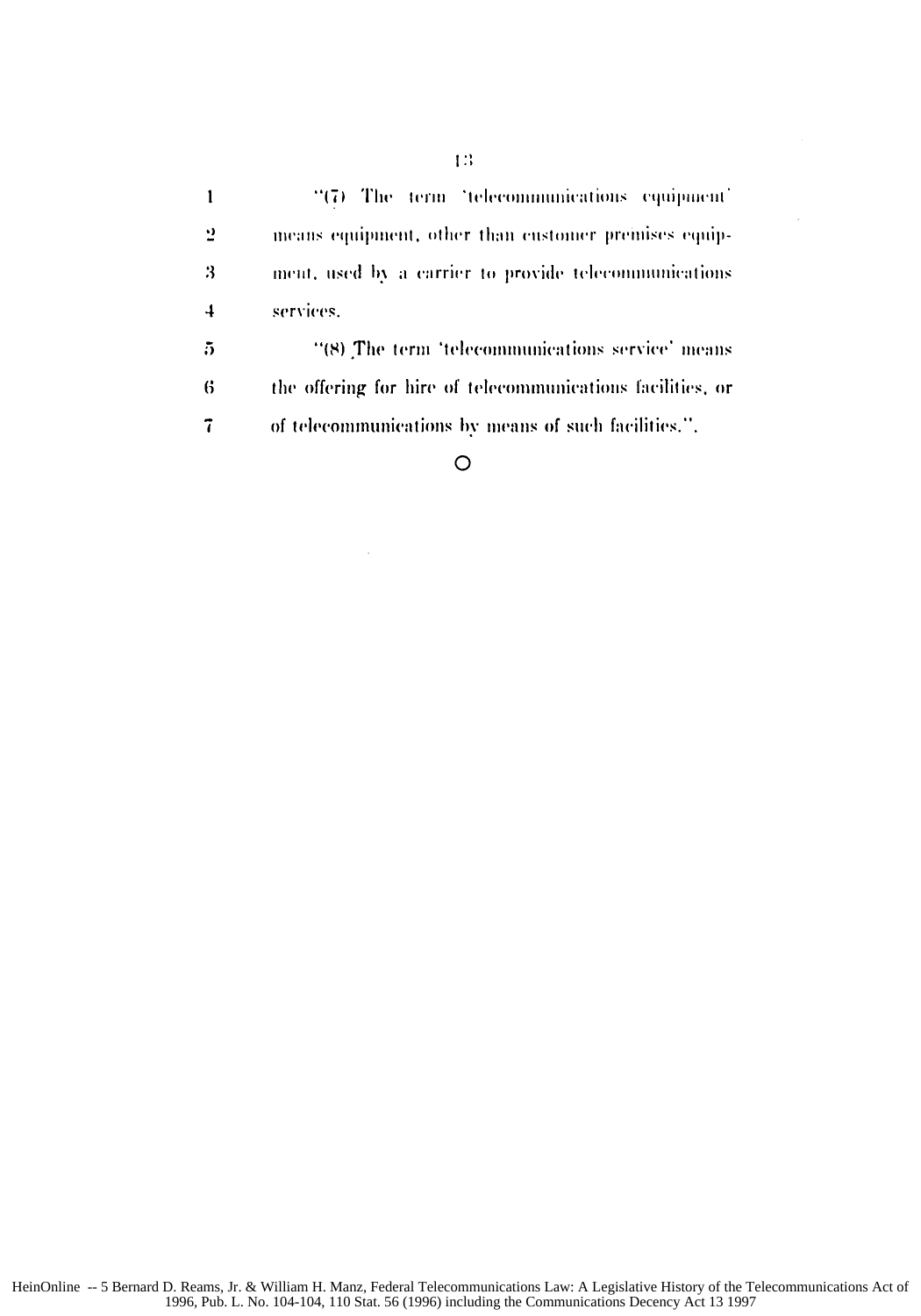HeinOnline -- 5 Bernard D. Reams, Jr. & William H. Manz, Federal Telecommunications Law: A Legislative History of the Telecommunications Act of 1996, Pub. L. No. 104-104, 110 Stat. 56 (1996) including the Communications Decency Act 14 1997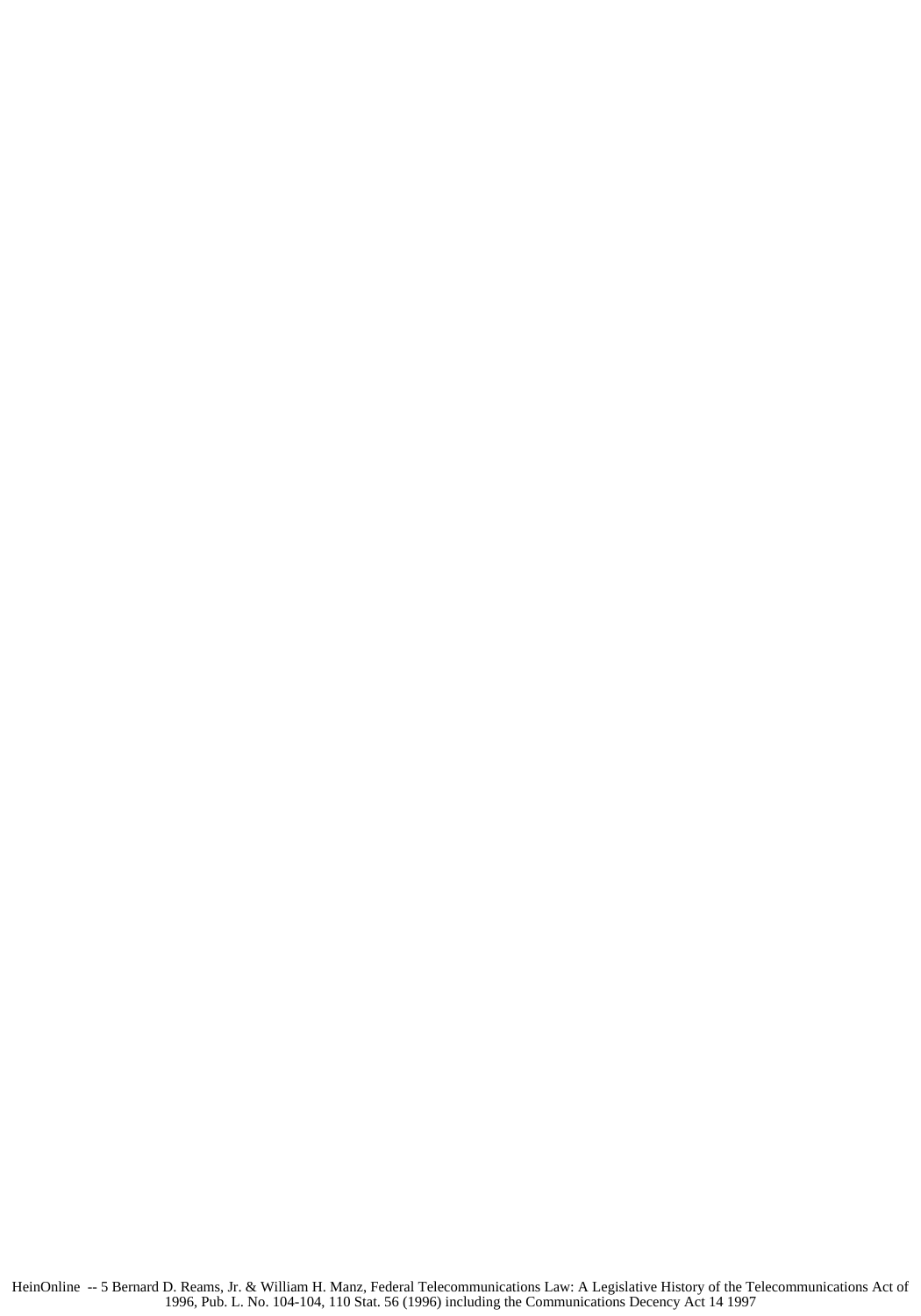Document No. 105

 $\ddot{\phantom{a}}$